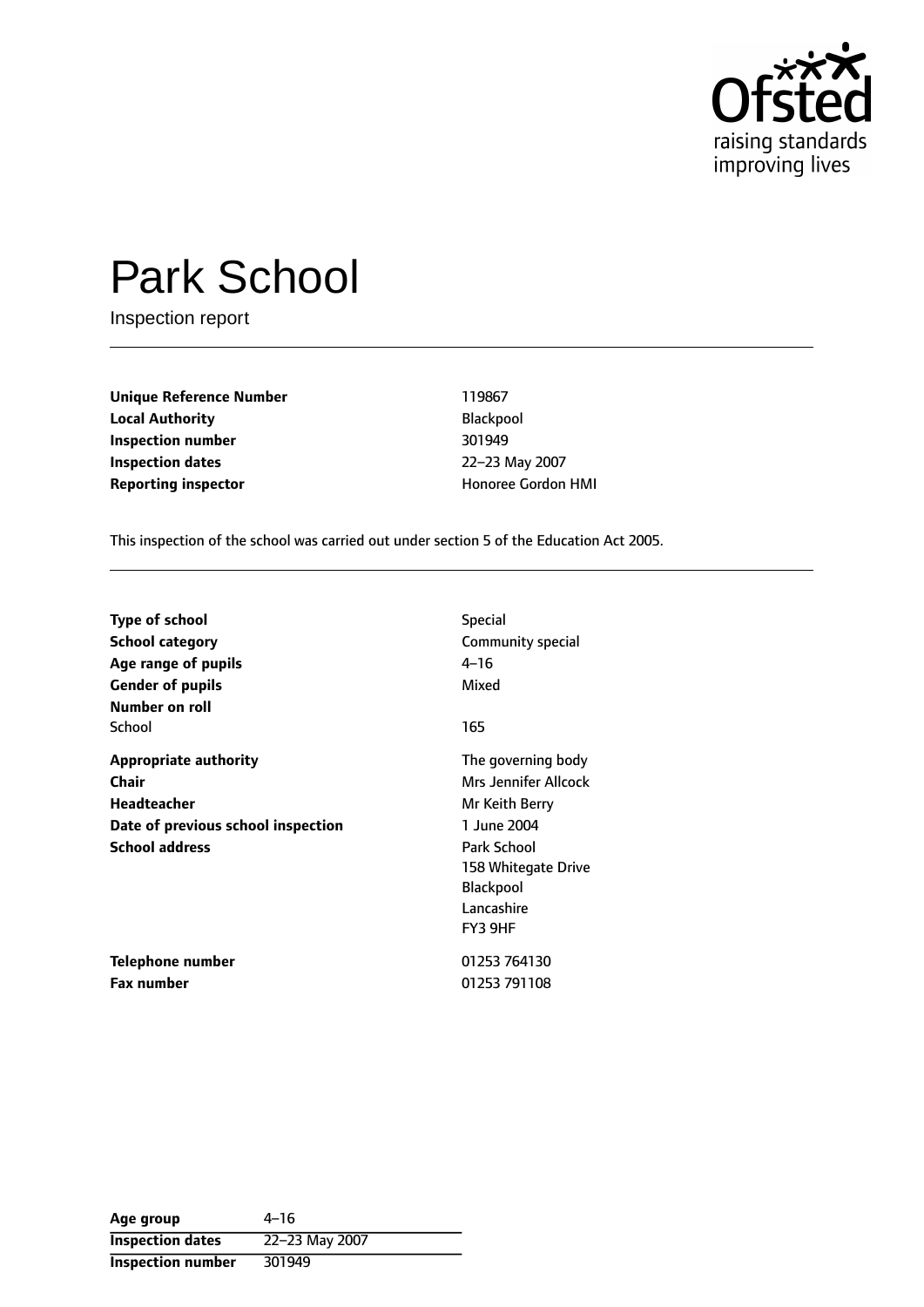.

© Crown copyright 2007

#### Website: www.ofsted.gov.uk

This document may be reproduced in whole or in part for non-commercial educational purposes, provided that the information quoted is reproduced without adaptation and the source and date of publication are stated.

Further copies of this report are obtainable from the school. Under the Education Act 2005, the school must provide a copy of this report free of charge to certain categories of people. A charge not exceeding the full cost of reproduction may be made for any other copies supplied.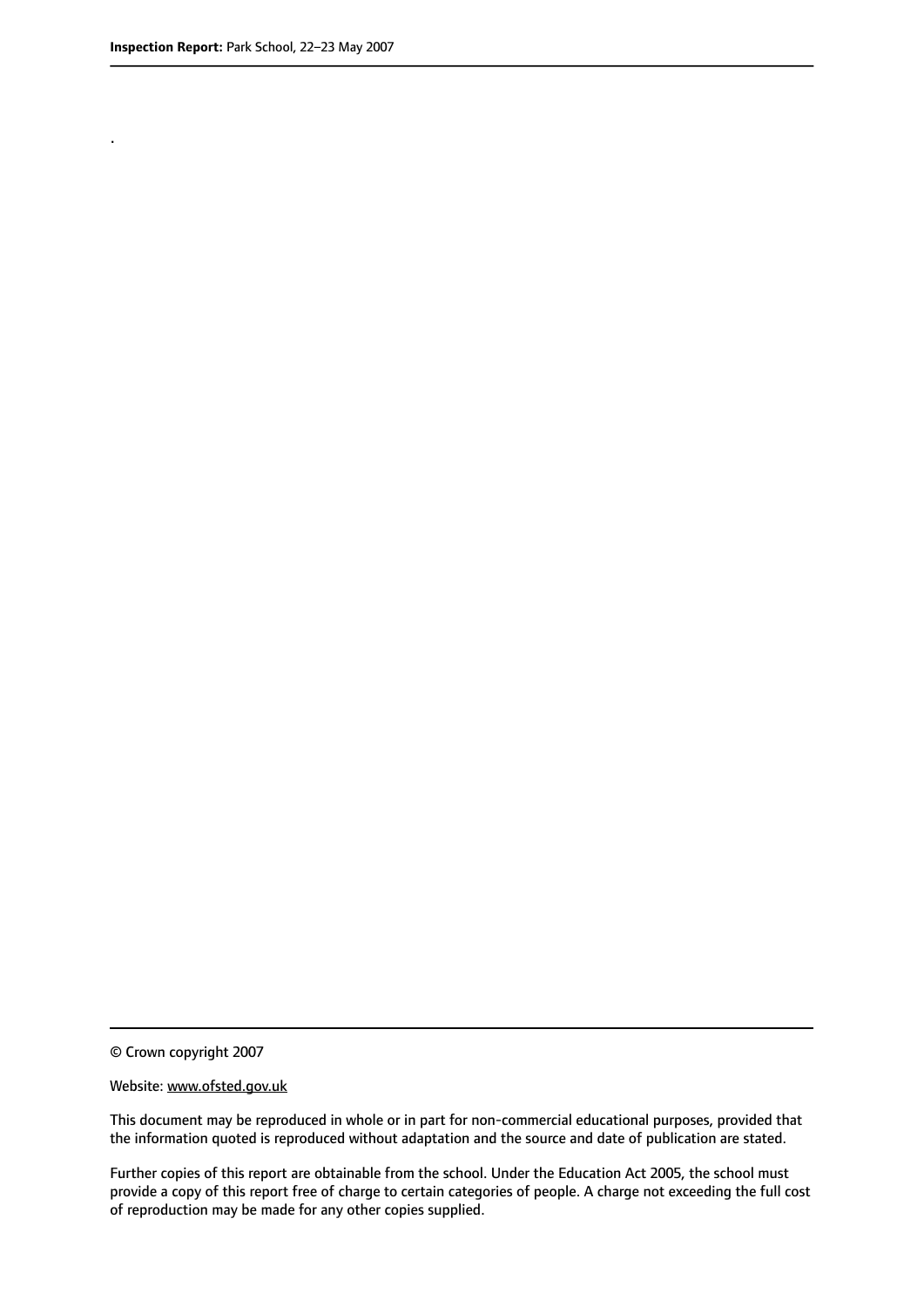## **Introduction**

The inspection was carried out by one of Her Majesty's Inspectors and one Additional Inspector.

#### **Description of the school**

Park School is one of three community special schools in the local authority. Attainment on entry to the school is significantly below the national average. All pupils have a statement of the additional provision required to meet their specific learning or other needs. The school caters for pupils who have moderate learning difficulties, but increasingly children with more complex needs, including emotional, social and behavioural needs, are being placed at the school. Most pupils come from areas of social deprivation. The school has gained awards for the quality of its provision, including Healthy School, Investors in People and ArtsMark Silver.

#### **Key for inspection grades**

| Outstanding  |
|--------------|
| Good         |
| Satisfactory |
| Inadequate   |
|              |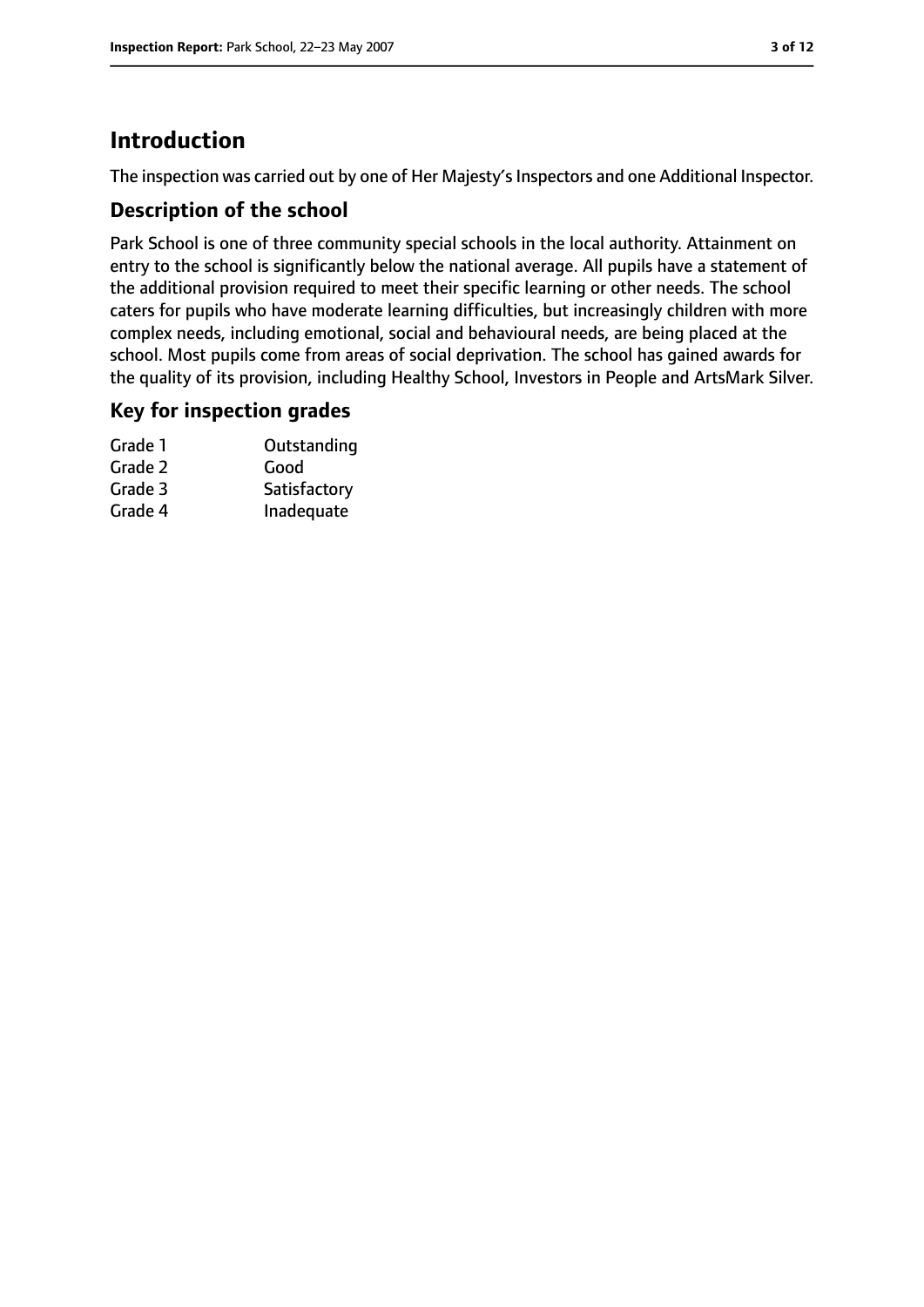## **Overall effectiveness of the school**

#### **Grade: 1**

Park School is outstanding. The pupils are happy and they make excellent progress, many of them continuing into further education (FE) when they are 16. Parents are overwhelmingly supportive of the school and many wrote with glowing comments, for example, about a younger pupil: 'I feel I could not have made a better choice than to send my child to Park School', and of an older pupil: 'Since attending Park School he has become a happy, confident young man who now feels he has a purpose in life.'

The school provides a high standard of care, guidance and support so that the pupils feel valued and encouraged to fulfil the school motto 'We grow together, we learn together, we will achieve our best together'. Teaching is good; the lessons are lively and hold pupils' interest well. The curriculum is good; it is wide-ranging, with good opportunities for creative and imaginative work. The school helps pupils with their basic skills of literacy and numeracy. This is complemented by an excellent link with a local maintained secondary school where all Year 11 students take an entry level course in information technology (IT) and can be entered for a number of GCSE qualifications. The school is quite rightly keeping its curriculum under review to ensure it continues to meet the changing needs of the pupils.

Most importantly, Park School does an excellent job of promoting pupils' personal development, right from the outset. The school provides outstandingly well for children in the Foundation Stage: staff use a variety of assessments to present pupils with challenging targets and wide curriculum opportunities. As a result, pupils enjoy school and feel safe in a caring environment.

Pupils develop good social skills and have good attitudes to learning. They feel confident in taking an active part in everything that is on offer around them. The leadership and management of the school are excellent: experienced and enthusiastic, with a clear understanding of how well pupils are doing and how to improve the school further. The school is vibrant and there is a real sense of team work throughout.

#### **What the school should do to improve further**

• Keep the curriculum under review to ensure that it continues to meet the changing needs of the various groups of pupils and remains appropriately balanced, including the promotion of basic skills.

## **Achievement and standards**

#### **Grade: 1**

Owing to their learning difficulties and/or disabilities pupils' standards are very much lower than those expected of their age. However, pupils make excellent progress by the time they leave, as reflected in data which place the school in the top band nationally, when compared to similar schools. At the end of Key Stage 1 pupils perform at a level commensurate with their ability, with a comparative strength in science. At the end of Key Stage 2 pupils continue to make progress in line with the school's expectations, showing strengths in mathematics and science. The English department is working effectively on improving the reading programme.

The pupils' standards in literacy and numeracy improve sufficiently for them to be able to follow examination courses in Key Stages 3 and 4 and to be successful in examinations, with the assistance, if required, of extra time or help. A significant number of students have gained grades at GCSE in science and individual students have also been successful in English, art and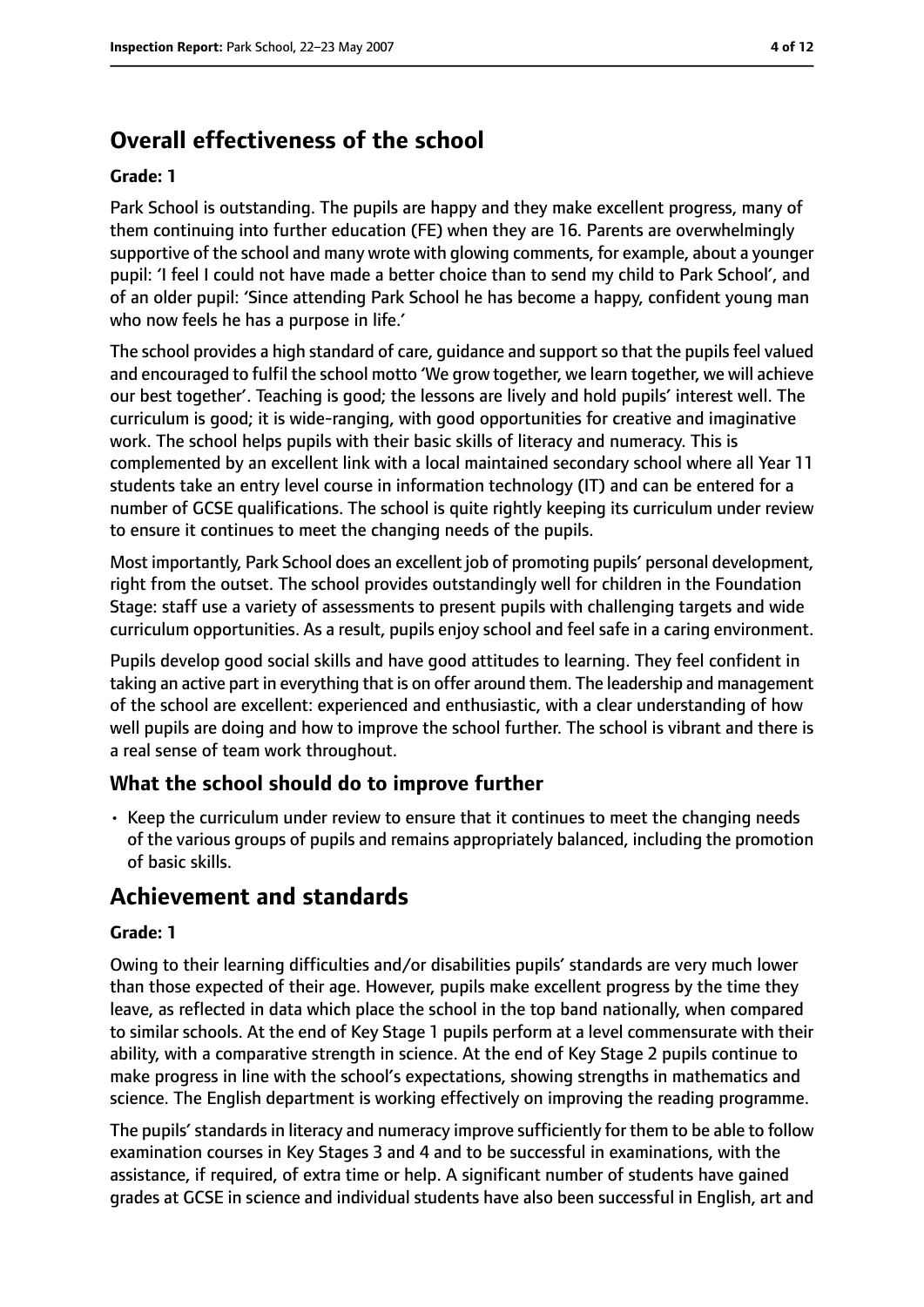design, drama, physical education (PE) and mathematics. Students' overall skills improve to the extent that most are able to continue learning into further education.

The rate of progress is maintained across all key stages, with little variation between boys and girls or between subject areas. Pupils make rapid progress because of the very good relationships between staff and pupils and also in those lessons where there is regular activity-based learning, including the use of ICT. In the Foundation Stage children make particularly impressive progress, settling quickly and building rapidly on what they have learnt. Pupils achieve equally, regardless of their learning difficulties or personal circumstances.

Pupils' ICT skills are good and they use them effectively in other subjects. Pupils make the most noticeable progress in developing their social skills and, thus, in their relationships with others and in their confidence for the future.

## **Personal development and well-being**

#### **Grade: 1**

The personal development of pupils is seen as a priority in the school. All staff have their part to play in reinforcing the main messages for personal development. Progress in social skills starts very early, in the Foundation Stage, where children soon pick up daily routines and make fast progress in making relationships and in developing vocabulary. A comprehensive personal, social and health education programme (PSHE) throughout the school underpins the work on personal development, and raises pupils' awareness of how to keep safe and healthy.

The curriculum gives pupils regular opportunities to develop their basic skills in numeracy and literacy to help prepare them for life beyond school. The excellent link with Palatine Community Sports College brings the older students into contact with others whose background and skill levels are different to theirs. This increases students' confidence and self-esteem and, as a result, their attitudes to learning generally: a 'can do 'approach, encouraged by all the staff.

Pupils really enjoy the extra-curricular activities in music, sport, the visits out of school and the residential programme. The brass band, composed of senior school pupils and a few staff, is well-known and plays frequently in the community and at local competitions. It is an outstanding example of inclusion.

Behaviour is good, the result of the interesting lessons and the extensive work the school has done to promote good behaviour, through improving procedures, responses and recording. Systems to monitor pupils' behaviour are thorough. Parents can contribute through pupils' annual reviews and by consultation, such as on the updating of the school's 'Golden Rules' for behaviour.

As a result of all that the curriculum offers, and the excellent, trusting and caring relationships with staff, the social, moral, spiritual and cultural development of the pupils is outstanding. Pupils care for each other; they listen patiently and work co-operatively in lessons. Older students take on mentoring roles to help the younger ones. Pupils are friendly and confident. Parents commented very positively on this, and on the pupils' enjoyment of school, in their questionnaires.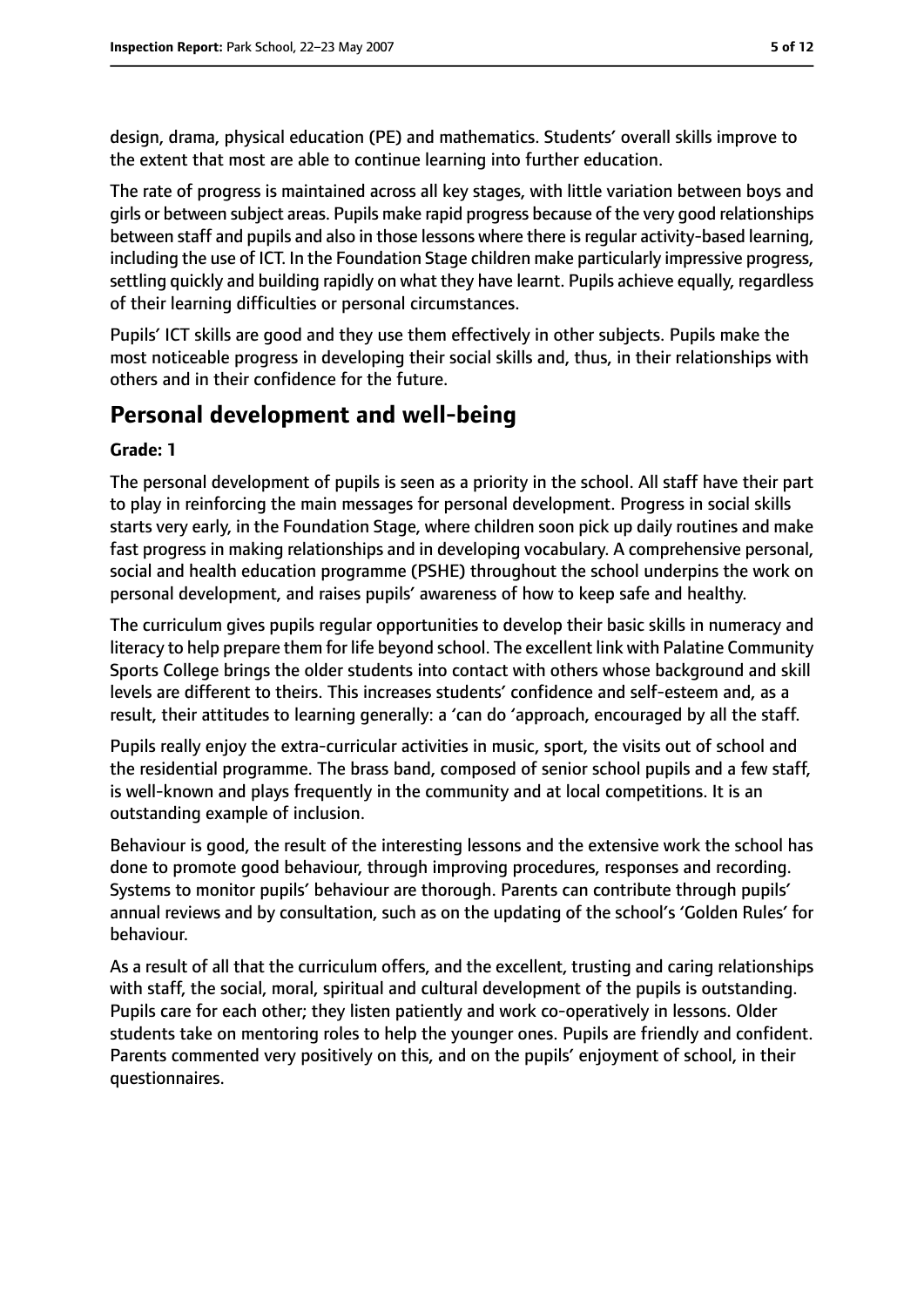## **Quality of provision**

#### **Teaching and learning**

#### **Grade: 2**

Teaching and learning are good. The relationships between teachers and pupils are a real strength. Teachers encourage pupils to try their best and they take great care to prepare stimulating and active lessons, with a good range of activities and imaginative resources. This helps to keep pupils interested, so that they stay on task for longer. Lessons are often fun and can be quite challenging, especially for older pupils. Teachers explain points clearly and patiently and often use ICT to enliven lessons. A Year 10 English lesson with a text about Loch Ness was brought to life by the 'real' sounds of the monster and photos on an internet site. Classes are small and time is managed well, with learning assistants providing excellent support. Older pupils benefit from the additional challenge and expertise provided by specialist subject teachers and facilities, such as in science and the creative arts.

Pupils make excellent progress over time, given their learning difficulties. Learning in individual lessons tends to be in small steps, with reinforcement and repetition in the lessons that follow. The lesson plans show that pupils' statements of educational need have been considered. Effective records are kept of the progress pupils make.

Teachers have consistently high expectations of what pupils can do and they establish effective work routines in the lessons. In this way, all aspects of the curriculum contribute to developing pupils' positive attitudes to learning. Teachers in different subjects take opportunities to reinforce, for example, organisational skills or social skills.

#### **Curriculum and other activities**

#### **Grade: 2**

The curriculum is good and meets pupils' needs. The school recognisesthat to meet the changing needs of the pupils, monitoring and review of the curriculum must become a higher priority. There is a good balance between core subjects and wider-ranging experiences, such as creative and aesthetic work. This means that pupils enjoy learning, because they like practical lessons. Resources are good and ease of access to ICT enhances learning. The curriculum is further enhanced by visits to places of interest and from speakers, who contribute in particular to PSHE, making the curriculum relevant to pupils' lives.

The school has excellent links with the local secondary sports college, which both Key Stage 3 and 4 students attend for some lessons. Students have excellent opportunities to gain qualifications as units of accreditation and, if they show the ability, can do GCSEs in English, mathematics, science, drama, art and design, ICT and PE. Take-up of examination courses is growing. All Key Stage 4 pupils also attend FE College. There is a good programme of work-related learning, including taster vocational courses. This has been expanded to incorporate agriculture and animal husbandry.

Year 9 students attend the sports college for PE, and a few students get involved also in other curriculum areas. Enrichment activities such as industry, careers and charity fundraising days give students from both schools the opportunity to mix, helping understanding and acceptance, whilst also giving the Park School students greater confidence.

Provision for music and drama is a strength, contributing greatly to students' enjoyment of school and allowing them to contribute very well to their community. The school has extended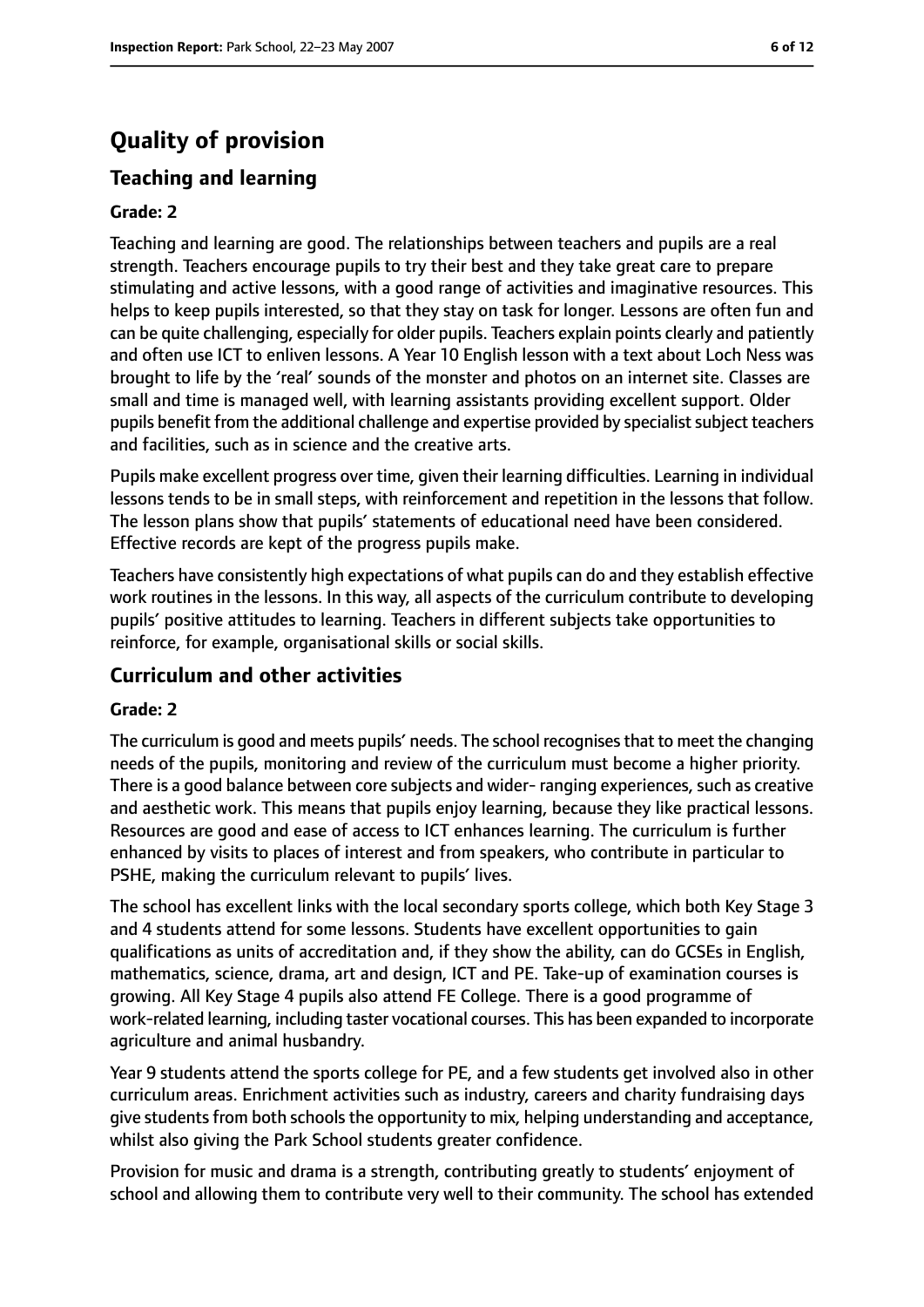the range and uptake of extra-curricular activities since the last inspection, and this is much appreciated by the pupils.

#### **Care, guidance and support**

#### **Grade: 1**

The care offered to pupils at the school is outstanding. All staff work as a team to ensure that pupils are able to thrive in a safe and secure environment. The start of the day is an example of this, when pupils are escorted from minibus transport in a safe, calm and supervised manner. Arrangements for the safeguarding of pupils are regularly reviewed and risk is carefully monitored. Careful attention is given to pupils' medical needs, no matter how small, to make all staff aware of potential difficulties and barriers to learning.

Communication with parents is particularly effective and the liaison worker makes a very good contribution to this. Detailed home-school agreements are negotiated with parents so that all have a clear understanding of the school's expectations, including good attitudes to learning and good attendance. Parents' views are considered through regular questionnaires. Pupils at risk, such as those in care, are identified and very well supported. An on-site youth club and an after-school care facility are provided for existing and ex-pupils.

Child protection procedures are robust. All staff have undertaken child protection training, with staff in co-ordinating positions having additional training. The school has very good relationships with external agencies, including the National Society for the Prevention of Cruelty to Children.

The Connexions Service plays a significant role in the guidance and support offered to pupils. All in Year 9 are interviewed before their transition reviews and play a central part in the review process. The 'Transitions' booklet produced by the Connexions service, in conjunction with the school, helps parents and pupils make informed decisions about pupils' future plans. Park School pupils have helped in producing materials for use in other schools.

Staff collect comprehensive data on the progress of individuals and groups of pupils. This information is shared to set targets, inform reviews and assist in comparing portfolios of pupils' work. Detailed individual educational plans are reviewed regularly to adjust targets and if there are concerns about progress, strategies to support pupils are timely and suited to need. Parents, carers, and other agencies are kept informed of outcomes.

## **Leadership and management**

#### **Grade: 1**

The leadership and management of the school are outstanding. The headteacher, ably supported by the deputy headteacher and senior managers, has showed considerable vigour and determination in leading a programme of continuous development of the teaching, the facilities and care. He has drawn on the expertise and advice of the local authority to keep teaching methods, systems and resources up to date. Governors challenge and support well.

Good progress has been made since the last inspection. Key posts have been created to manage behaviour and home-school liaison, to very good effect, resulting in improvement. There are fewer exclusions, for example. The teachers and assistants have benefited from good professional development so that they are increasingly able to teach and assist in both the primary and the secondary sections. Middle managers' skills have been developed further so that they have the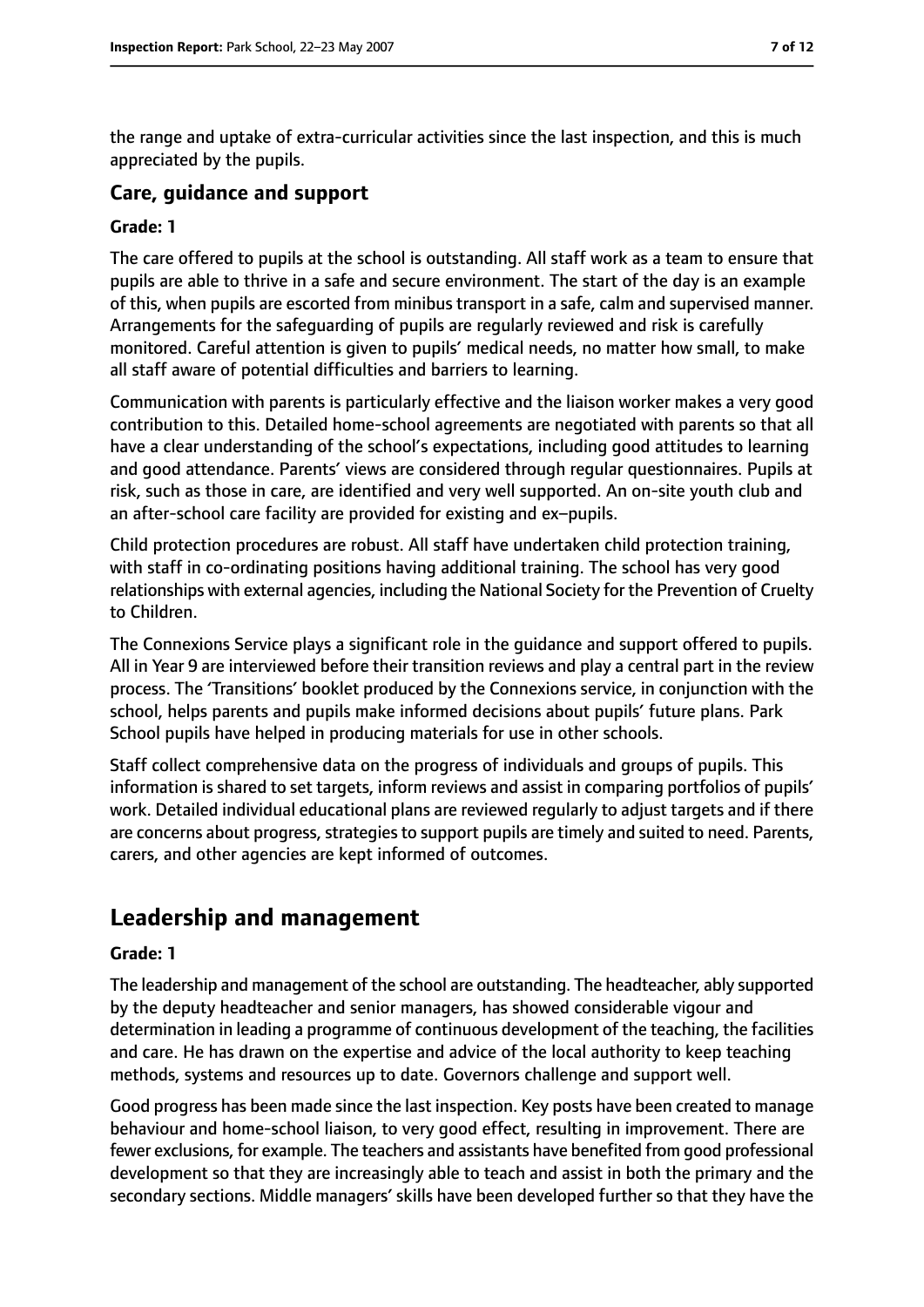confidence to conduct the planning and evaluation of their subjects. The school operates as a close-knit team of enthusiastic, committed teachers and assistant staff. It provides good value for money and it has high capacity to improve further.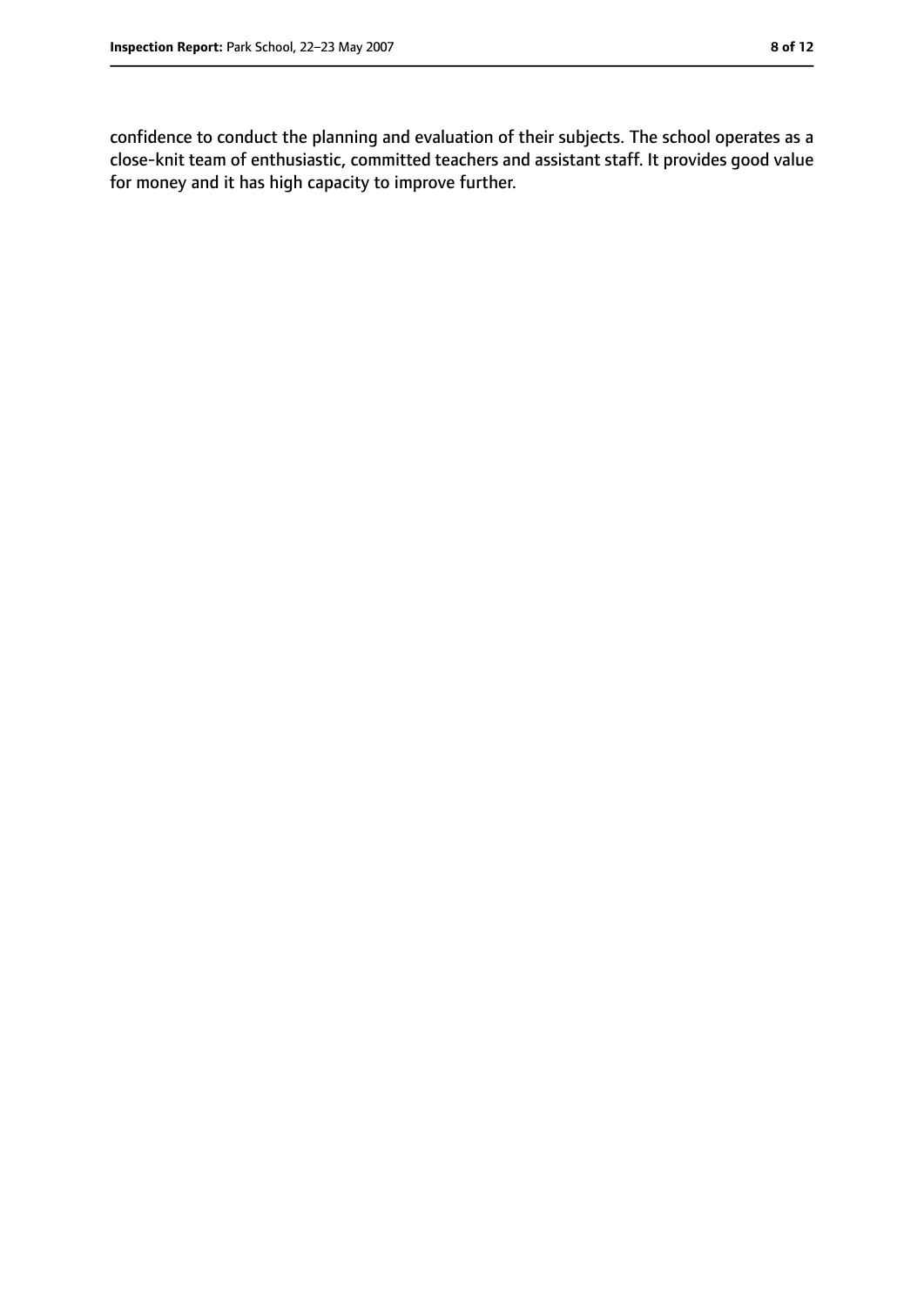**Any complaints about the inspection or the report should be made following the procedures set out in the guidance 'Complaints about school inspection', which is available from Ofsted's website: www.ofsted.gov.uk.**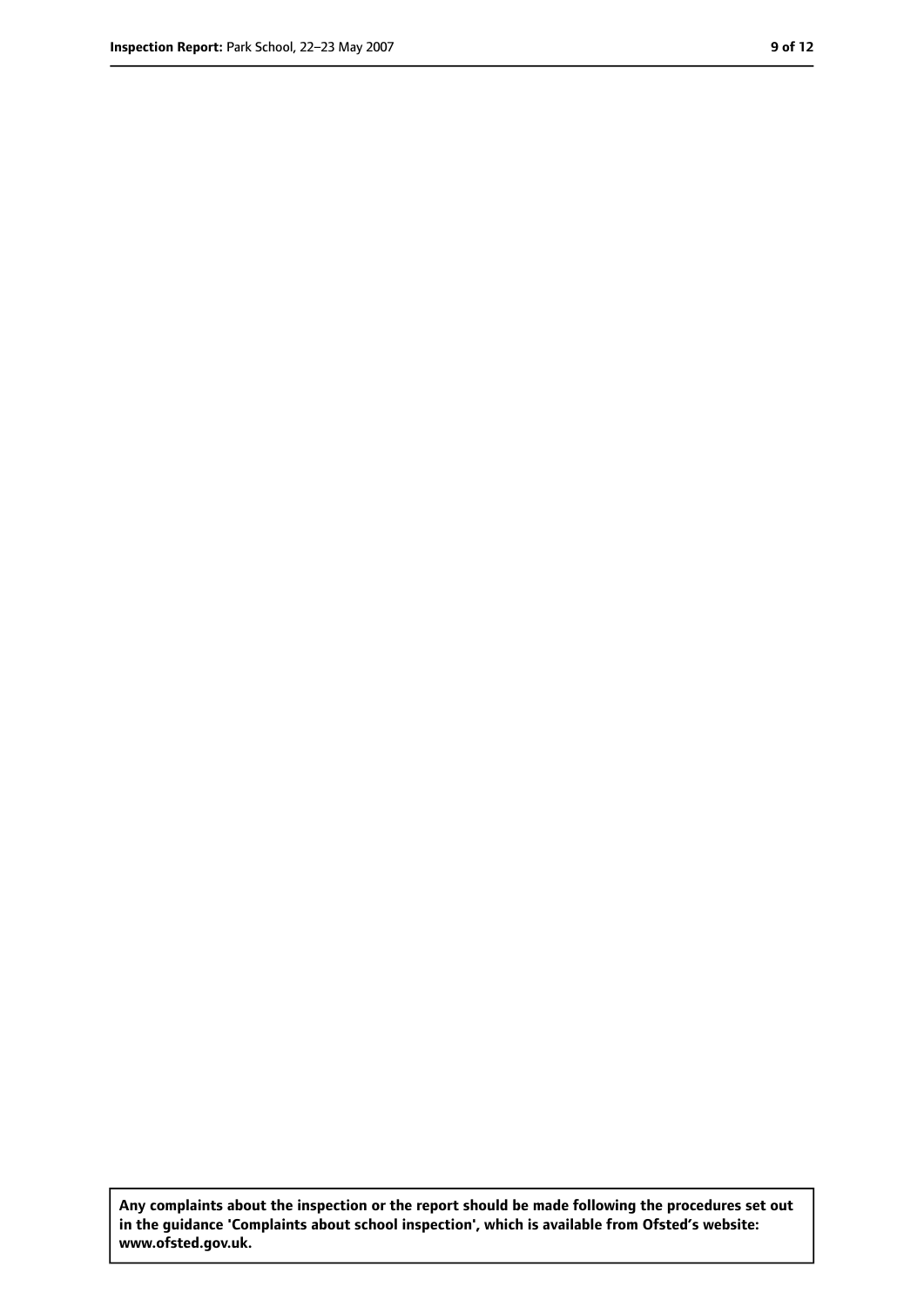#### **Annex A**

## **Inspection judgements**

| Key to judgements: grade 1 is outstanding, grade 2 good, grade 3 satisfactory, and grade 4 | School  |
|--------------------------------------------------------------------------------------------|---------|
| inadeauate                                                                                 | Overall |

#### **Overall effectiveness**

| How effective, efficient and inclusive is the provision of education, integrated<br>care and any extended services in meeting the needs of learners? |     |
|------------------------------------------------------------------------------------------------------------------------------------------------------|-----|
| How well does the school work in partnership with others to promote learners'<br>well-being?                                                         |     |
| The quality and standards in the Foundation Stage                                                                                                    |     |
| The effectiveness of the school's self-evaluation                                                                                                    |     |
| The capacity to make any necessary improvements                                                                                                      |     |
| Effective steps have been taken to promote improvement since the last<br>inspection                                                                  | Yes |

#### **Achievement and standards**

| How well do learners achieve?                                                                               |  |
|-------------------------------------------------------------------------------------------------------------|--|
| The standards <sup>1</sup> reached by learners                                                              |  |
| How well learners make progress, taking account of any significant variations between<br>groups of learners |  |
| How well learners with learning difficulties and disabilities make progress                                 |  |

#### **Personal development and well-being**

| How good is the overall personal development and well-being of the<br>learners?                                  |  |
|------------------------------------------------------------------------------------------------------------------|--|
| The extent of learners' spiritual, moral, social and cultural development                                        |  |
| The behaviour of learners                                                                                        |  |
| The attendance of learners                                                                                       |  |
| How well learners enjoy their education                                                                          |  |
| The extent to which learners adopt safe practices                                                                |  |
| The extent to which learners adopt healthy lifestyles                                                            |  |
| The extent to which learners make a positive contribution to the community                                       |  |
| How well learners develop workplace and other skills that will contribute to<br>their future economic well-being |  |

#### **The quality of provision**

| How effective are teaching and learning in meeting the full range of the<br>learners' needs?          |  |
|-------------------------------------------------------------------------------------------------------|--|
| How well do the curriculum and other activities meet the range of needs<br>and interests of learners? |  |
| How well are learners cared for, quided and supported?                                                |  |

 $^1$  Grade 1 - Exceptionally and consistently high; Grade 2 - Generally above average with none significantly below average; Grade 3 - Broadly average to below average; Grade 4 - Exceptionally low.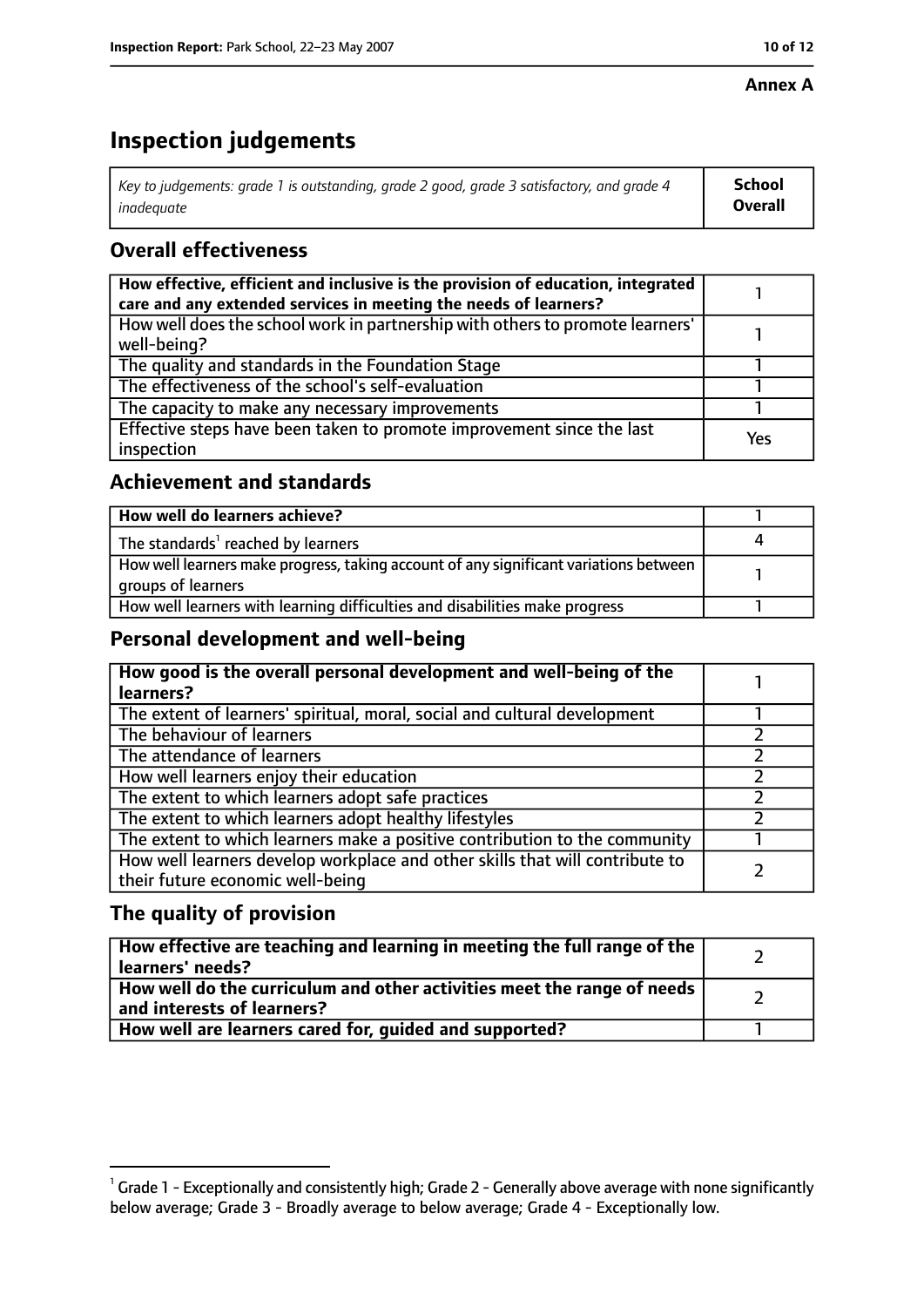## **Leadership and management**

| How effective are leadership and management in raising achievement<br>and supporting all learners?                                              |           |
|-------------------------------------------------------------------------------------------------------------------------------------------------|-----------|
| How effectively leaders and managers at all levels set clear direction leading<br>to improvement and promote high quality of care and education |           |
| How effectively performance is monitored, evaluated and improved to meet<br>challenging targets                                                 |           |
| How well equality of opportunity is promoted and discrimination tackled so<br>that all learners achieve as well as they can                     |           |
| How effectively and efficiently resources, including staff, are deployed to<br>achieve value for money                                          |           |
| The extent to which governors and other supervisory boards discharge their<br>responsibilities                                                  | 7         |
| Do procedures for safequarding learners meet current government<br>requirements?                                                                | Yes       |
| Does this school require special measures?                                                                                                      | <b>No</b> |
| Does this school require a notice to improve?                                                                                                   | No        |